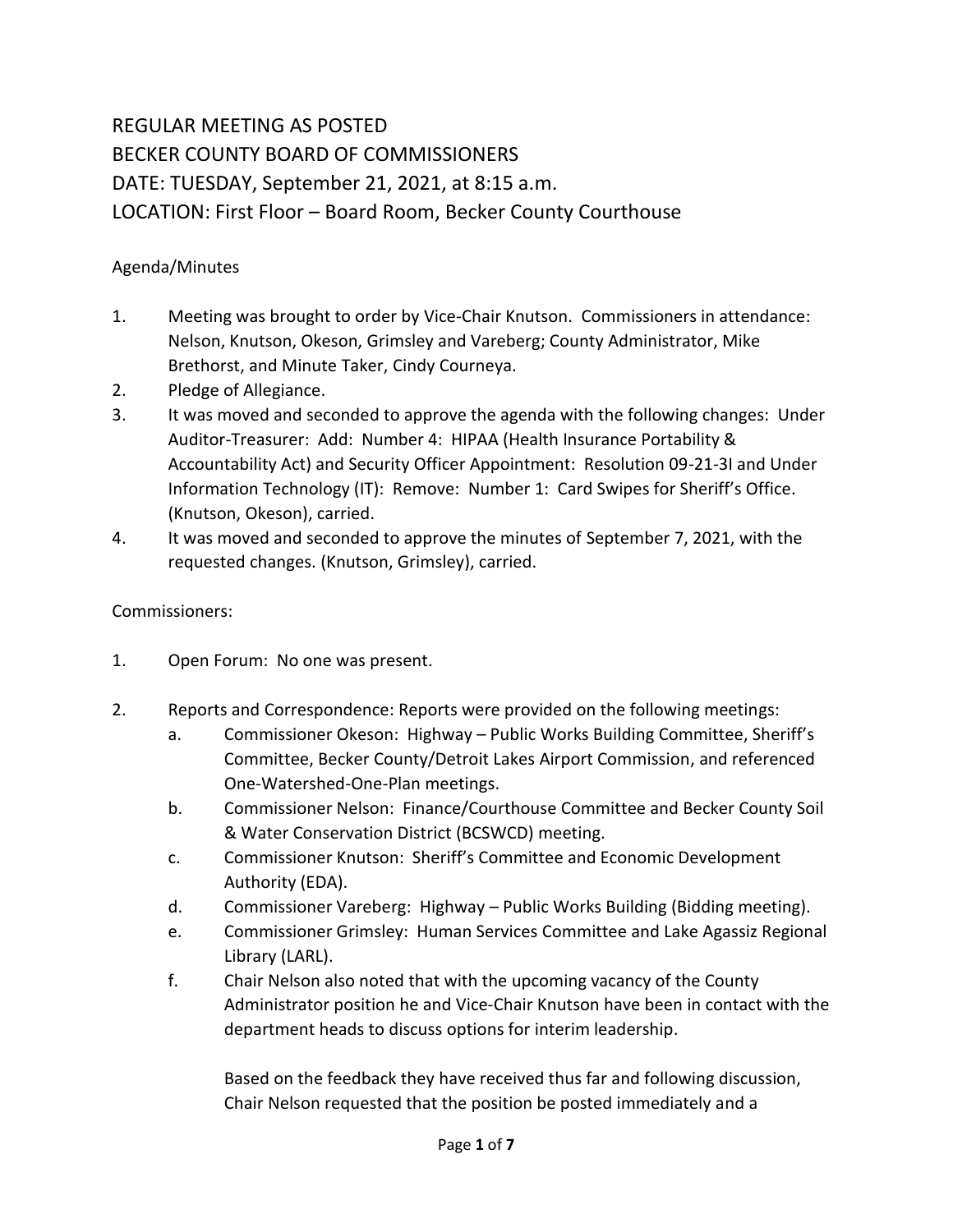"leadership team" be formed in the interim, consisting of various department heads.

Chair Nelson recognized and thanked the department heads for their willingness to step up, and, also thanked Human Resources Director, Amy Rissmann, for her assistance with the recruitment process.

3. Appointments: There were none.

Finance Committee Minutes: Auditor-Treasurer: Mary Hendrickson presented:

- 1. It was moved and seconded to approve the Regular Claims, Auditor Warrants, and Additional Issues, as presented:
	- a. Auditor Warrants (Tuesday Bills):
		- i.  $09/08/2021$  in the amount of \$33,671.53
		- ii.  $09/14/2021$  in the amount of \$45,535.91
		- iii.  $09/20/2021$  in the amount of \$ 29,058.25 (Cost-Effective) for a total amount of  $\frac{1}{2}$  108,265.69
	- b. Additional:
		- i. Holiday Station: \$37.44 Sheriff's Department (missing receipt).
		- ii. Webber Family Motors: \$524.59 Sheriff's Department (invoice has been paid).

(Knutson, Okeson), carried.

2. Auditor-Treasurer, Mary Hendrickson, also noted that the Finance Committee approved the Final ARP-CARES #3, Round 2 Grant Award to Maplelag in the amount of \$75,000.00.

Licenses & Permits: Auditor-Treasurer – Mary Hendrickson presented:

- 1. It was moved and seconded to approve the following Tobacco License Renewals, as follows:
	- a. Lakes Corner Liquor Aaron Aslesen Erie Township
	- b. 4 Corners Joshua Swangler Erie Township
	- c. Cormorant Bottle Shop Rod Einerson Cormorant Township
	- d. Fair Hills Resort Beth Schupp Lake Eunice Township
	- e. Richwood Off-Sale John Johnson Richwood Township
	- f. Ice Cracking Lodge Tandra Parsons Round Lake Township
	- g. Lake Park C-Store David Blomseth Lake Park Township
	- h. Seven Sisters Spirits Brad Malstrom Lake View Township
	- i. Richwood Store Kerry Swiers Richwood Township (Grimsley, Knutson), carried.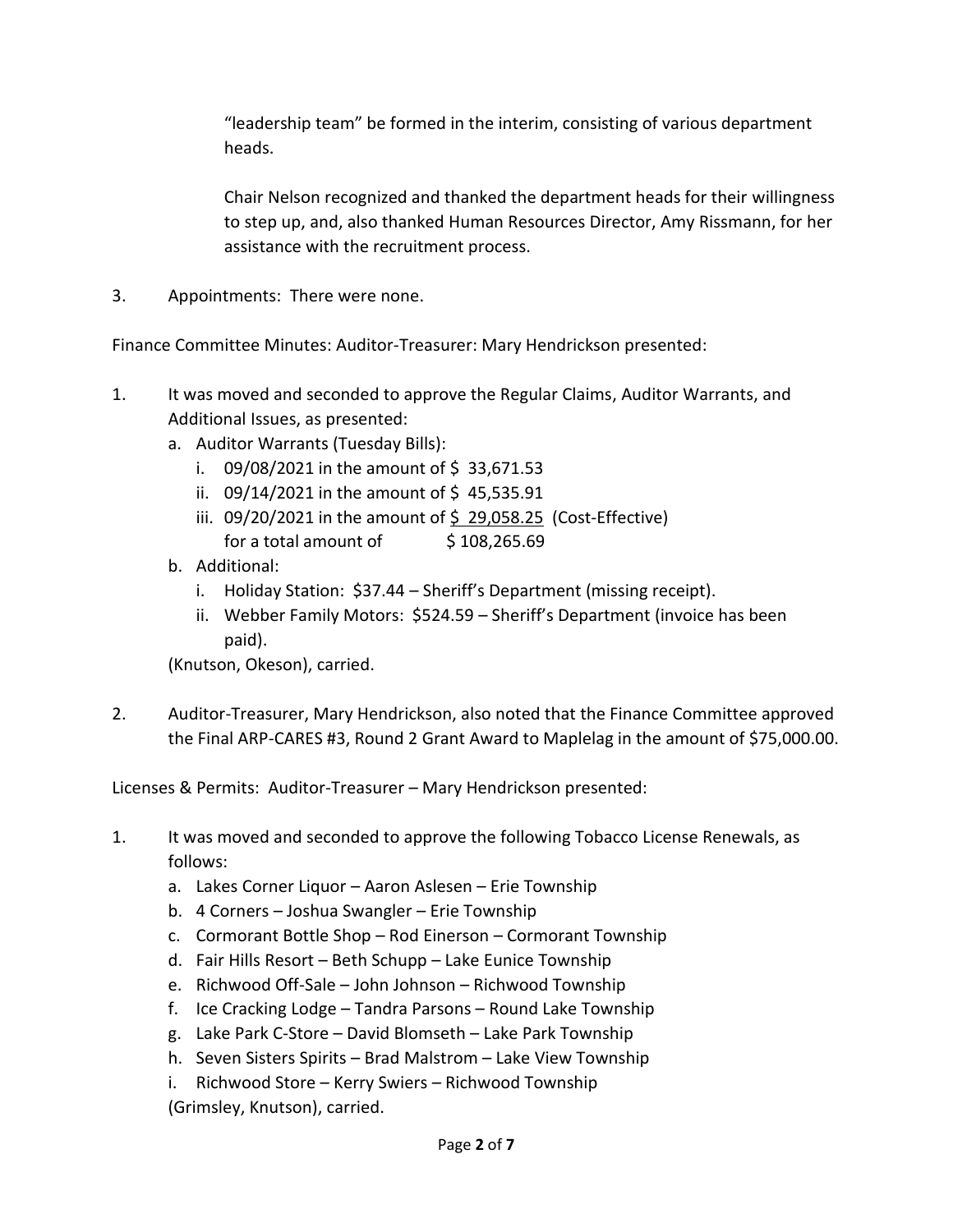- 2. It was moved and seconded to approve the New Tobacco License for the Cormorant Store – Lars Odegaard – Cormorant Township. (Grimsley, Okeson), carried.
- 3. It was moved and seconded to approve Resolution 09-21-3A, with the changes as discussed; to establish the proposed 2022 Maximum Levy for Becker County at \$23,344,304.00, yielding an increase of \$789,591.00 and 3.5% increase from the 2021 levy; that the final levy for 2022 cannot exceed this proposed levy; and that the County Budget Hearing to discuss the 2022 Budget is set for December 9, 2021 at 6:01 p.m. in the Board Room of the Courthouse. (Knutson, Grimsley), carried.
- 4. It was moved and seconded to approve Resolution 09-21-3B, to include a Housing & Redevelopment Authority Tax Levy in the amount of \$124,350.00 in the 2022 budget, for the purpose of funding housing and economic related activities of the Becker County Economic Development Authority (EDA), and with no change in the amount from last year. (Knutson, Okeson), carried.
- 5. It was moved and seconded to approve Resolution 09-21-3I, to rescind Resolution 04-06-2N, appointing the Human Resources Director and IT Director as the Co-Security Officers for HIPPA, and to replace in full with the following, in accordance with Section 160.103 for Title 45 of the Code of Federal Regulation, to appoint the following positions to serve as Officers of the County as follows: Privacy/HIPPA Officer – HR Director, and Security/HIPPA Officer – IT Director; and that in the absence of either the Privacy or Security Officer, the County Administrator shall appoint an alternate to fill the role, in absence of the appointee, not to exceed six (6) months, or until their successor is made through formal appointment. (Okeson, Nelson), carried.

Information Technology (IT) – Ron Sprafka presented:

1. It was moved and seconded to approve the renewal of the Government Microsoft Office 365 subscription through Liftoff in the amount of \$80,246.40. (Grimsley, Okeson), carried. This was not the low quote; however, includes support services and the item has been budgeted for in the 2021 budget.

Becker County Soil & Water Conservation District (BCSWCD) – 2022 SWCD Budget: BCSWCD Administrator, Bryan Malone; AIS Coordinator, Karl Koenig; and Board Supervisor, Gene Pavelko (District 4), presented:

1. Discussion was held regarding the proposed 2022 SWCD Budget, as presented, with the Becker SWCD Board of Supervisors requesting a 3% increase in the appropriation from the County, from \$187,671 to \$193,301.

It was moved and seconded to accept the Becker County Soil & Water Conservation District (BCSWCD) 2022 Budget, as presented, with the removal of the Becker County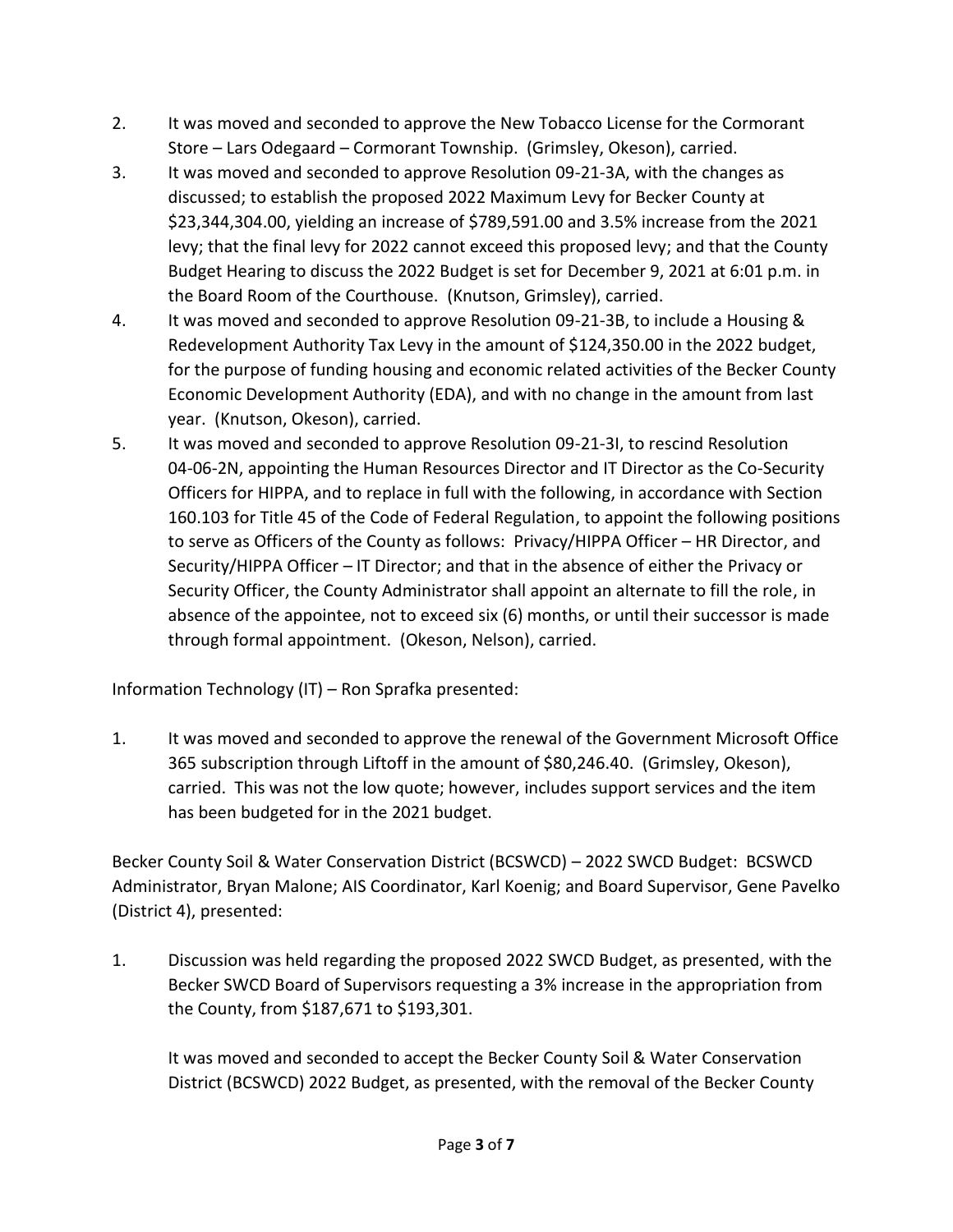Aquatic Invasive Species (AIS) appropriation, as discussed, in the amount of \$8,712.00. (Knutson, Grimsley), carried.

Planning & Zoning – Kyle Vareberg presented:

- 1. It was moved and seconded to concur with the Planning Commission (September 14, 2021), to approve the request submitted by Jimmy Kaiser, for a Final Plat for Birch Lake Heights, with a Change of Zone from Agricultural to Residential, for the project located at TBD Bullert Road, Ogema, MN (Parcel #: 32.0077.000). (Knutson, Okeson), carried.
- 2. It was moved and seconded to concur with the Planning Commission (September 14, 2021), to approve the request as submitted by Mark Rasmussen for a Preliminary Plat for Raz Estates (17 lots), for the project located at TBD County Highway 11, Audubon, MN (Parcel #: 17.0173.001). (Knutson, Vareberg). Chair Nelson called for any other discussion.

Chair Nelson noted his concerns regarding the cul-de-sac and referenced the practicality of building on some of the lots given the topography (huge slopes). Discussion followed with Scott Walz from Meadowland Surveying also presenting. Chair Nelson noted that he would support the project, with an amendment to the motion to include the stipulation that a buffer be added, with two (2) rows of trees (seedlings) to be planted on the north side of the property, just east of Gary Dorff's property.

Commissioners Knutson and Vareberg, were both in agreement to amend their original motion, as noted.

It was moved and seconded to amend the original motion relative to the Preliminary Plat for Raz Estates; to add in the stipulation that a buffer be added, to include two (2) rows of trees (seedlings) be planted on the north and east side of the property, as identified. (Nelson, Grimsley), carried.

Chair Nelson read the amended motion: "to concur with the Planning Commission (September 14, 2021), to approve the request submitted by Mark Rasmussen for a Preliminary Plat for Raz Estates (17 lots), for the project located at TBD County Highway 11, Audubon, MN (Parcel #: 17.0173.001), with the stipulation, as approved, that a buffer be added, with two (2) rows of trees (seedlings) be planted on the north and east side of the property, as identified.(Knutson, Vareberg), carried.

3. It was moved and seconded to concur with the Planning Commission (September 14, 2021), to approve the request as submitted by Lakeside Estates, LLC, for a revision to Grandview Estates of Nelson Lake – Common Interest Community Number 42; for the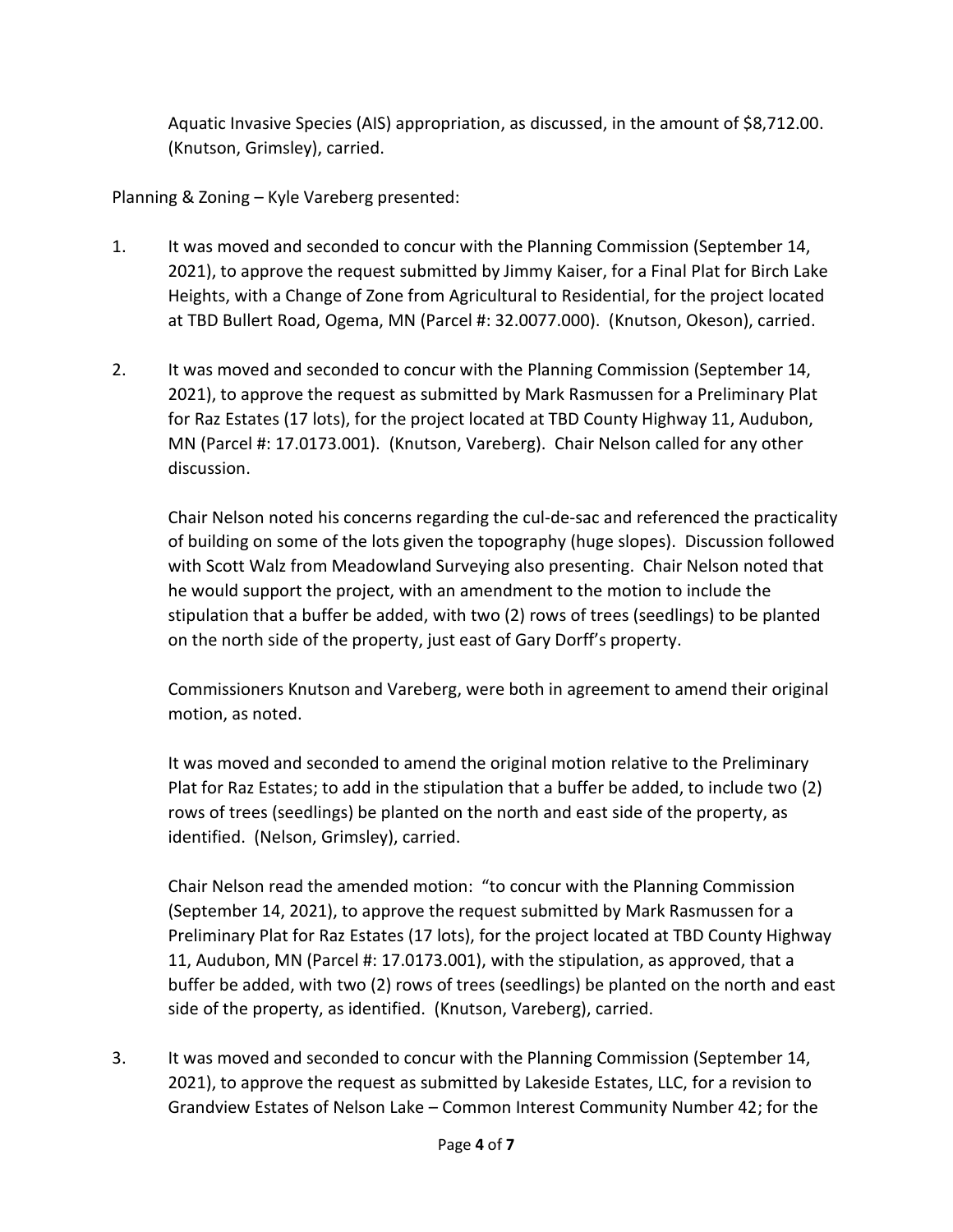proposed condos to no longer be condos, but instead four (4) individual units, for the project located at Grandview Lane in Cormorant Township (Parcel #: 06.0757.501). (Knutson, Okeson), carried.

- 4. It was moved and seconded to concur with the Planning Commission (September 14, 2021), to approve the request as submitted by Leigh Stennes, for a Conditional Use Permit (CUP) to operate a retail shop, for the project located at 55566 State Highway #34, Osage, MN (Parcel #: 21.0223.000). (Knutson, Okeson), carried.
- 5. It was moved and seconded to concur with the Planning Commission (September 14, 2021), to approve the request as submitted by William C. Lymburner & Loriann M. Lymburner, for a Conditional Use Permit (CUP) for retaining walls, for the project located at 53641 Grant St., Osage, MN (Parcel #: 21.0393.000). (Knutson, Vareberg), carried.
- 6. It was moved and seconded to concur with the Planning Commission (September 14, 2021), to approve the request as submitted by Daniel Mark Anderson, for a Conditional Use Permit (CUP) for mining operations, for the project located at 25538 Anderson Road, Detroit Lakes, MN (Parcel #: 08.0377.000). (Okeson, Vareberg), carried.
- 7. It was moved and seconded to concur with the Planning Commission (September 14, 2021), to approve the request as submitted by Renae L. Miller & Kenneth D. Miller, Jr., for a Conditional Use Permit (CUP) to operate a private medical clinic, for the project located at 23865 250<sup>th</sup> Street, Detroit Lakes, MN (Parcel #: 24.0144.001). (Knutson, Vareberg), carried.
- 8. Zoning Ordinance Amendment to reflect the change for the Planning & Zoning Department to exercise the townships subdivision approval process relative to the JPA between the County and six (6) townships:
	- a. It was moved and seconded to approve the Zoning Ordinance Amendment to Proposal #1.) Chapter 8, Section 5, Letter B. Sub. 1. B. (Subdivision Approvals Required): b. Cities. add in language "and the Townships in the extra-territorial area have not thereafter enacted subdivision regulations". (Okeson, Vareberg), carried.

Human Services – Christy Ramsey presented:

1. It was moved and seconded to approve Resolution 09-21-3C, to hire a full-time Behavioral Health Social Worker due to a vacancy, and through the normal hiring process, and if filling that vacancy creates another vacancy in Human Services, then to fill that vacancy also. (Grimsley, Vareberg), carried.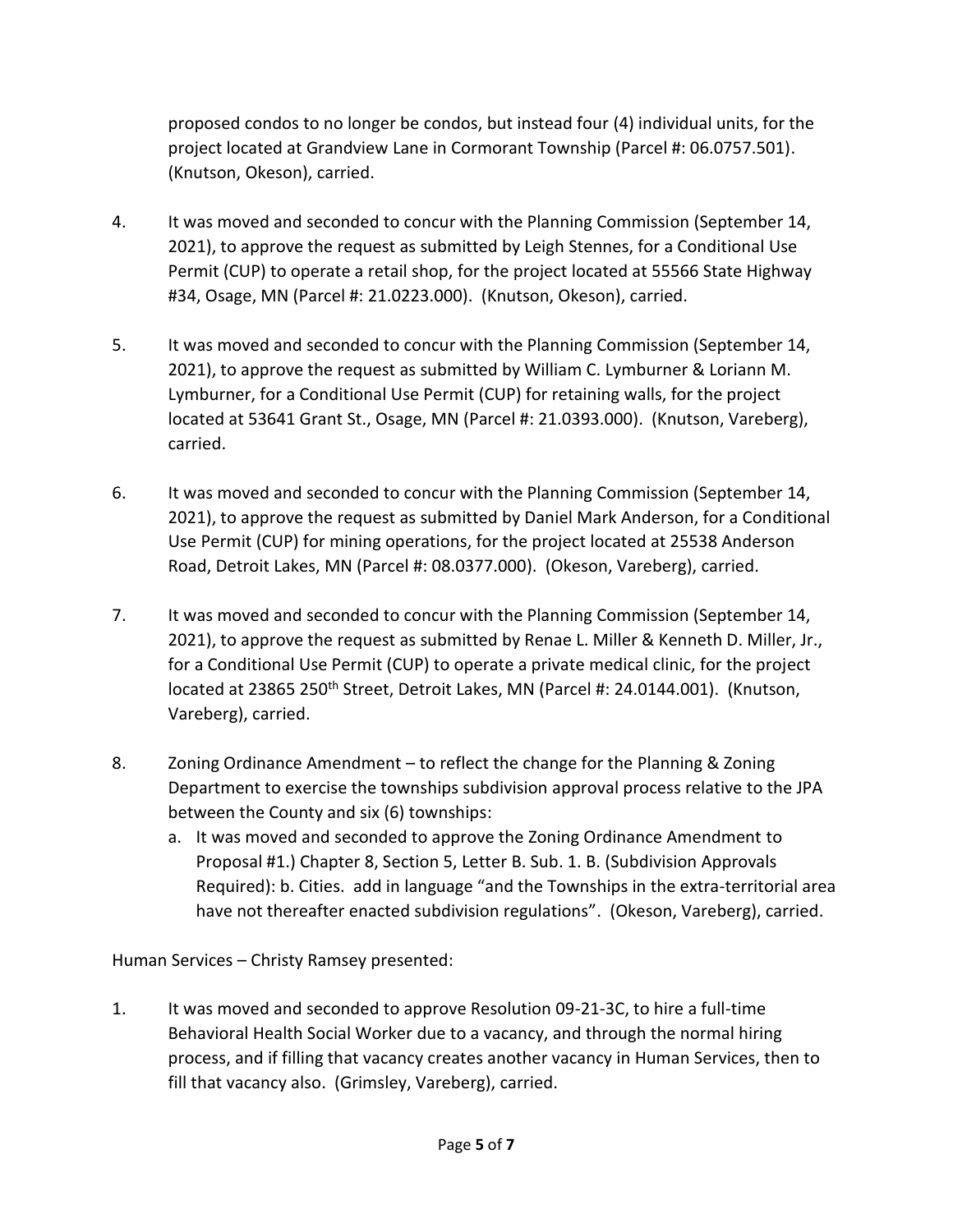- 2. It was moved and seconded to approve Resolution 09-21-3D, to hire a full-time Adult Services Social Worker due to caseload increases and intensities, and through the normal hiring process, and if filling that vacancy creates another vacancy in Human Services, then to fill that vacancy also. (Grimsley, Vareberg), carried.
- 3. It was moved and seconded to approve Resolution 09-21-3F, to hire a full-time Public Health Nurse due to a vacancy, and through the normal hiring process, and if filling that vacancy creates another vacancy in Human Services, then to fill that vacancy also. (Grimsley, Vareberg), carried.
- 4. It was moved and seconded to approve Resolution 09-21-3G, to hire a full-time Public Health Nurse due to a vacancy, and through the normal hiring process, and if filling that vacancy creates another vacancy in Human Services, then to fill that vacancy also. (Grimsley, Vareberg), carried.
- 5. It was moved and seconded to approve the renewal of the Clay/Becker Counties Drug Court – MN Seventh Judicial District: Memorandum of Understanding (MOU), as presented, and with no change to the agreement. (Grimsley, Vareberg), carried.
- 6. It was moved and seconded to approve the 5-year M-State Facilities Usage Agreement (July 1, 2021 – June 30, 2026), as presented, for the MN Child Welfare Training Academy, for an annual fee of \$24,000.00, to be paid quarterly by grant funds. (Grimsley, Vareberg), carried.
- 7. It was moved and seconded to approve the Human Services claims for Human Services, Public Health, and Transit, as presented. (Grimsley, Vareberg), carried.

Highway – Jim Olson presented:

- 1. It was moved and seconded to approve the Professional Services Agreement to prepare construction plans for CSAH 30 (Main Avenue East) - Frazee Bridge Deck Rehabilitation, and for the Highway Engineer to execute the contract with Interstate Engineering, Inc., of Fergus Falls, MN, at a cost of up to \$45,000.00. (Knutson, Okeson), carried.
- 2. It was moved and seconded to approve the Cooperative Construction Agreement for site grading of the Public Works Facility properties of the Becker County Highway Department (1771 North Tower Road) and City of Detroit Lakes (1759 North Tower Road), with an agreed upon 50/50 cost split on construction cost with the City of Detroit Lakes (site grading, engineering design & construction administration, and geo-technical testing & observation), and to authorize the Board Chair and County Administrator to execute said agreement. (Okeson, Grimsley), carried.
- 3. Bid Award Public Works Building Bid Package 1: McGough Construction Staff, Oliver Finneman, Project Developer, and Jim Schechter, Project Manager, presented. It was noted that McGough advertised and solicited bid proposals for Bid Package #01 on the new Becker County Public Works Building, with bids opened on September 8, 2021.